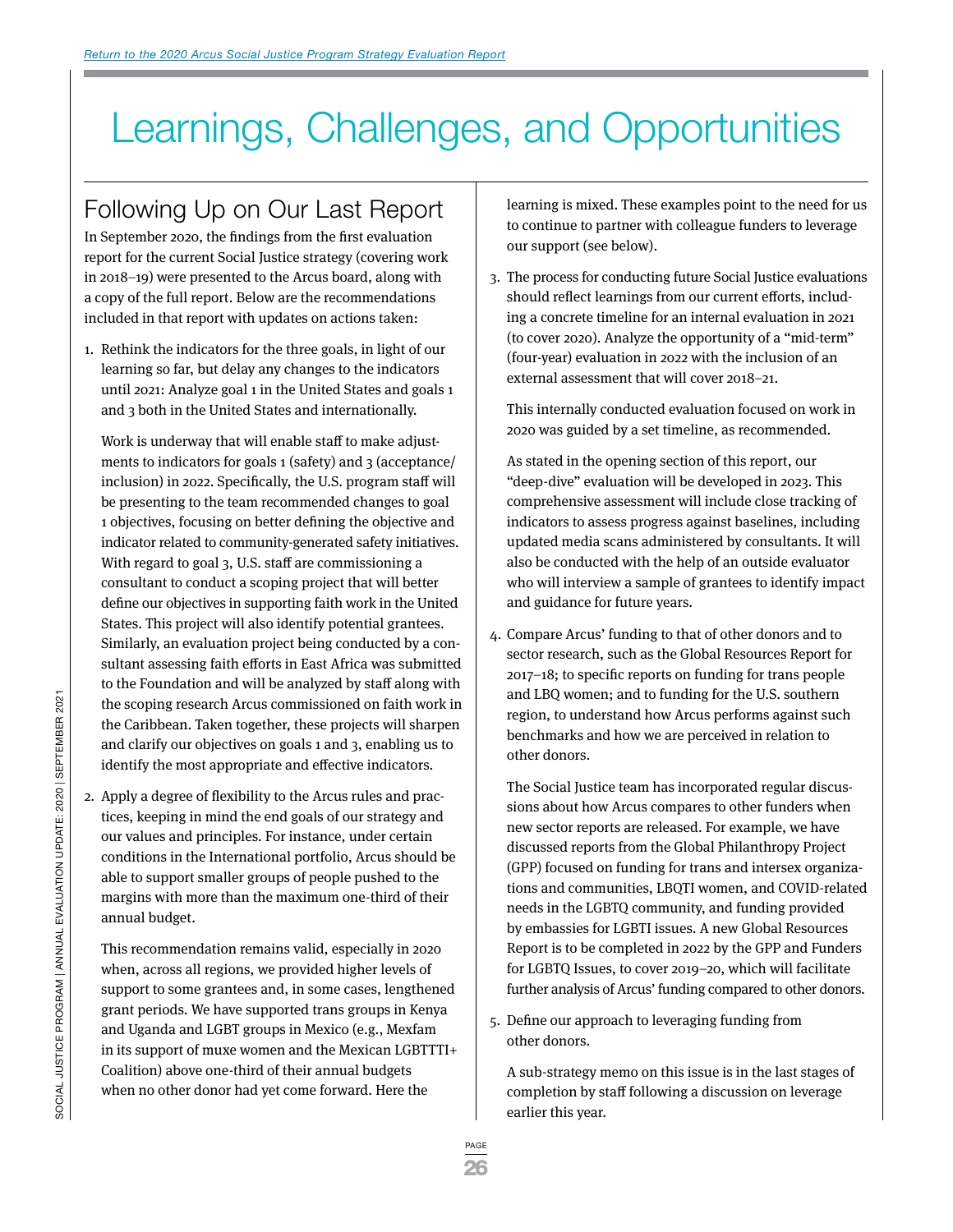### Learnings

#### **1. Intermediaries and pooled funds continue to enable us to reach emerging organizing by the communities we center.**

Intermediary organizations and pooled funds in Arcus' United States and international portfolios provide grants (usually less than \$20,000 per year) to smaller and emerging groups. These groups, especially in the Global South, often lack legal status but are nevertheless aligned with our strategy because they are led by and exist for the benefit of people pushed to the margins, such as refugee organizations in Kenya (funded by UHAI), trans groups in all regions (funded by the Fund for Trans Generations, Third Wave, Groundswell, and the International Trans Fund), and women-led groups in the Caribbean (funded by Astraea). Many of these emerging organizations are focused on community safety (goal 1) and organizing/base building (goal 2).

#### **2. Base building is a necessary condition for LGBTQ protections and policy.**

Arcus grantmaking has long prioritized LGBTQ cross-movement organizing led by and for LGBTQ people most pushed to the margins. In the United States, our current strategy focuses on the southern tier because we believe that investing in these communities is key to sustainable social change and has potential "spillover" impact to other regions of the country. Through our support of organizations working to increase protections (goal 2), we support cross-movement collaboration and work that increases the political power of constituencies to influence change through civic engagement and participation in advocacy. Simply said: winning and sustaining protections and policies has the greatest potential for success when motivated bases of people act to make it so. This is especially true in the communities our grantees represent, since they often do not have the financial resources to influence change through expert advocacy or political campaign donations. However, when organized, they have the growing numbers to show their power by deciding elections and advocating for change. The successes of our grantees in both Georgia and Arizona are prime examples of why we continue to invest in a strategy that measures success, in part, by tracking base building indicators.

The five states in which we focus our support were originally identified because—among other things—they showed a high potential to become true battlegrounds that could "flip" through demographic change and emerging organizing infrastructure. Just a few years later, we see this happening in places like Arizona and Georgia. This was the result of many years of community organizing and provides further

evidence of the power and influence built when this work is consistently funded over at least a decade. Of course, these groups must be resourced year-in and year-out to do the long-game community engagement needed to win policy campaigns and generational shifts.

**3. A portfolio that intentionally increases the number of grantees based at the state and local levels (often smaller in size with higher potential impact) calls for more flexible requirements related to proposals, reports, and other obligations expected of organizations with greater capacity.**

This approach also requires a more strategic definition of "risk." Indeed, it would be risky for Arcus to avoid funding small and medium-sized groups, because that would signal that we are not resourcing communities in our geographic priority areas or aligning our grants with our strategy. As a whole, the Social Justice Program strives for a balanced risk portfolio, with many long-time partners in the lower risk category and newer partners (especially those working in more challenging contexts) in medium- or high-risk categories.

### **Challenges**

**1. Pandemic-related travel restrictions posed obstacles.** Across all our priority regions, travel restrictions resulted in our inability to identify new grantee prospects in the way we have done in the past through in-person meetings. This is especially true in some of our newer countries (e.g., Trinidad & Tobago, Guyana) and U.S. states (e.g., North Carolina). These restrictions were in place for 10 months in 2020 and are continuing throughout 2021, with an uncertain outlook for 2022.

#### **2. Anti-LGBTQ opponents have a new narrative.**

Recent publications by conservative movements mapping LGBTQ funding and highlighting Arcus in particular have been forwarded to us by grantees. These publications position Arcus at the top of a so-called "gender ideology movement" that is working to "replace sex with gender," to the detriment of women's rights and in favor of transgender people. In some of these publications, Arcus' grants data is very precise, relying on the transparency of our website, but mischaracterizing some of our funding as "lobbying." These developments point to our need to resource efforts that combat this opposition and its perpetuation of inaccurate information about LGBTQ funding as well as movement goals and strategies. This opposition reinforces our commitment to continue to strengthen trans organizations and allied groups, since trans communities are the specific targets of these opponents.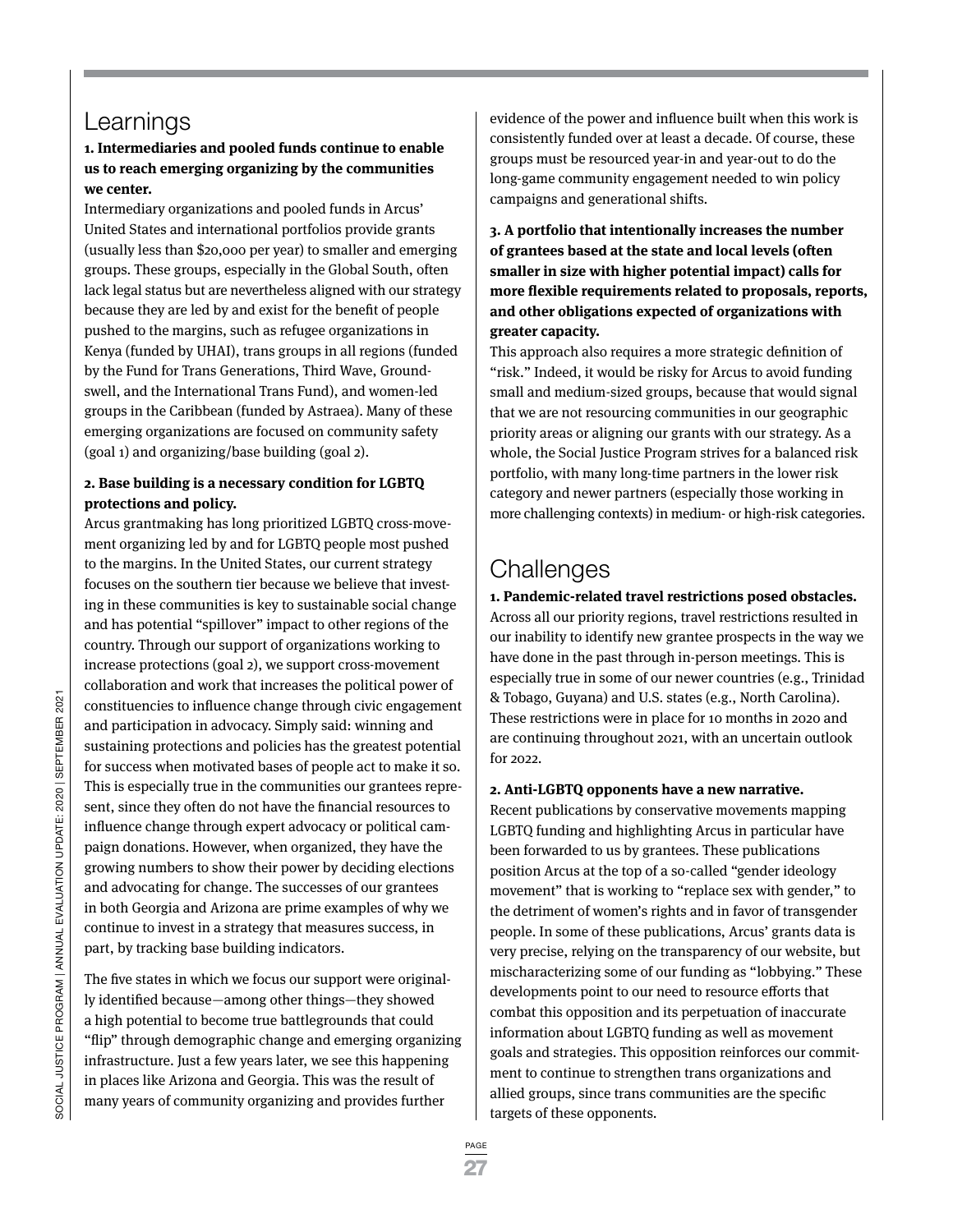Similarly, in the United States, we are seeing the growth of anti-trans policy measures introduced as one battle in a larger culture war designed to lure voters "in the middle" toward a more conservative agenda. Arcus grantees in the United States and in the Global South are working to curtail these measures through advocacy, media work, and strategic litigation.

#### **3. Obstacles persist to advancing racial justice in the United States.**

Multiple grantees noted that, while there are certainly huge wins to celebrate in 2020, the fact remains that approximately half of the country supported white supremacist policies and leadership. While this was not a complete surprise, it is certainly a more visible and hostile terrain that LGBTQ groups will need to continue navigating. This landscape especially impacts groups working at the local level in states with swaths of deeply conservative areas that are experiencing visible backlash from white supremacists and religious conservatives.

#### **4. We continue to support movements in countries with high levels of violence and few protections.**

In Uganda, although a newly introduced Sexual Offences Bill was not adopted, media coverage of the bill sent a negative message to the public, including to law enforcement. Arbitrary arrests continued in Uganda, with 42 LGBT people from the Happy Family Shelter arrested in June 2021. Fortunately, the Human Rights Awareness and Promotion Forum, our grantee, mobilized legal assistance immediately and successfully obtained the release of those arrested, even winning compensation for the victims in certain cases. Still, group arrests in Uganda have intensified, with three such events over the past year in which law enforcement used COVID-19 prevention measures as a rationale to arrest people they perceived as LGBTQ. This oppressive context forces progressive movements to focus on the existing situation in which LGBTQ people are subject to criminal penalties and slows efforts to gradually move forward toward repealing the criminalization law and then incrementally adopting and implementing antidiscrimination provisions—a legislative trajectory we have also seen in the case of South Africa.

In Guatemala, a pending "Life and Family Protection Bill" described "sexual diversity" as "incompatible with the biological and genetic aspects of human beings" and defined marriage as a union between a man and a woman. The bill included wording that "freedom of conscience and expression" protects people from being "obliged to accept non-heterosexual conduct or practices as normal," a provision that could be used to justify discriminatory denial of services. A

contrary bill, introduced by former Congresswoman Sandra Moran, an out lesbian, seeking to address hate crimes and anti-LGBT discrimination, stalled in Congress.

Also in Guatemala, two transgender women and one gay man were murdered in separate attacks. Among them were Andrea Gonzales and Ceci Caricia Ixpata, leaders of our subgrantee OTRANS Queens of the Night. Both had sought help from the attorney general's office in connection with threats they had received. The Inter-American Commission on Human Rights and foreign embassies, which included the United States, called for proper investigations.

In Honduras, a journalist who publicly condemned anti-LGBTQ violence was killed. Guyanese drag artist Singh was murdered in April 2021 in his home in Trinidad & Tobago, a crime that shocked people across Caribbean LGBTQ communities.

#### **5. A major human rights funding colleague faces an uncertain direction.**

Open Society Foundations has been a major donor for LGBT issues internationally (ranked No. 5 by dollar amount during 2017–18, with almost \$17 million in grants). Recently, OSF initiated a major strategic planning and restructuring process. At this point, it is not clear to what extent LGBTQ issues will be included in OSF's new programmatic and staffing plan.

#### **6. The intense need for healing trauma and continued mutual aid is only growing among grantees.**

It is rare to be in conversation with a grantee and not hear about the urgent need for healing and mutual aid in response to the question "what are your biggest challenges at the moment?" As a strategic grantmaker, Arcus will need to continue balancing this reality with our commitment to remaining on strategy, understanding that healing and mutual aid have become critical areas of many of our grantees' work and are factors that impact their ability to create a thriving base of people from which to organize and advocate.

### **Opportunities**

#### **1. Impact litigation expands protections in the Global South.**

While decriminalization appeals stalled in Kenya as a result of the pandemic, litigation did move forward in the Caribbean, with grantee ECADE initiating in 2020 a petition to repeal anti-gay criminal laws in Barbados and supporting security and communications for similar petitions filed by other groups in St. Vincent and Dominica. In 2021, ECADE filed additional petitions in Antigua and Barbuda, as well as